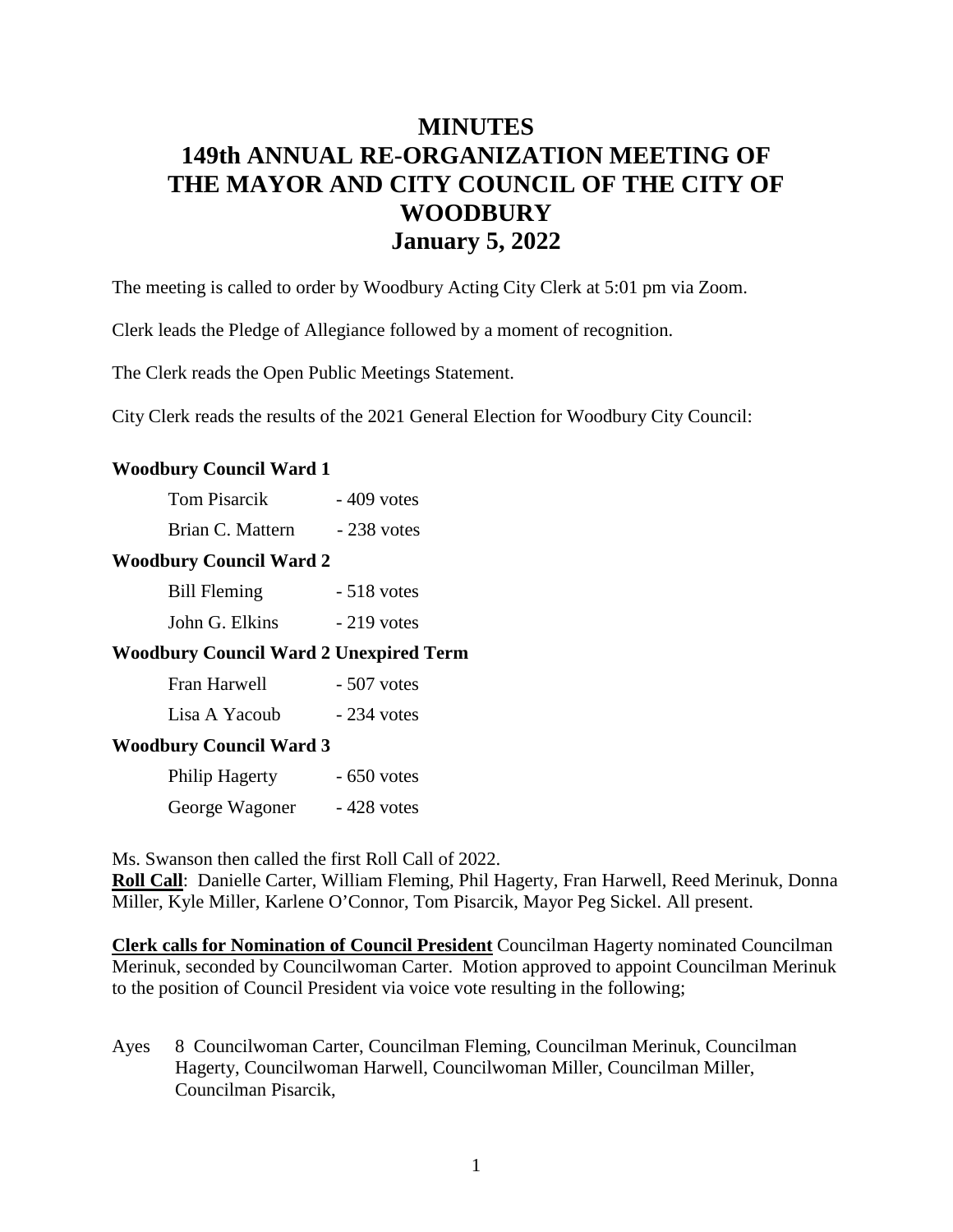Nays 1 Councilwoman O'Connor Abstain 0 Absent 0

Council President was then sworn in by New Jersey Senate President Stephen M. Sweeney.

Ms. Swanson then handed control of the meeting to Council President Merinuk.

Introduction by City Clerk of **Thomas Pisarcik**, First Ward Council Member. Oath for Councilman Pisarcik was then performed by the honorable Senator Nilsa Cruz-Pérez of the 5th Legislative District.

Introduction by City Clerk of **Frances Harwell**, Second Ward Council Member Unexpired Term. Oath for Councilwoman Harwell was then performed by the honorable Senator Nilsa Cruz-Pérez of the 5th Legislative District

Introduction by City Clerk of **William H. Fleming Jr.,** Second Ward Council Member. Oath for Councilman Hagerty was then performed by the New Jersey Senate President Stephen M. Sweeney.

Introduction by City Clerk of **Philip D. Hagerty**, Third Ward Council Member. Oath for Councilman Hagerty was then performed by the New Jersey Senate President Stephen M. Sweeney.

Council President Merinuk took a moment to thank the honorable guests that were present this evening. New Jersey Senate President Stephen Sweeney, Senator Nilsa Cruz-Perez of the 5<sup>th</sup> Legislative District, Assemblyman William Spearman, Assemblyman William Moen Commissioner Jim Jefferson, Commissioner Deputy Director Heather Simmons, Surrogate Joe Chila, and representatives from Senator Booker's Office. Council President Merinuk thanked Senator Sweeney for his time served, especially for those with disabilities, and his work in the county.

At this time all honorable guests were given a chance to speak.

Senator Nilsa Cruz-Perez explained how excited she is for the New Year and congratulated everyone who was sworn in.

Senator Steve Sweeney thanked Council President Merinuk for his kind words and wished Council the best of luck.

Assemblyman William Spearman congratulated everyone who was sworn in and is looking forward to working together and his office in Woodbury is almost open.

Commissioner Deputy Director Heather Simmons congratulated everyone who was sworn in. She is thankful for all of the collaboration between Council and the Gloucester County Commissioners and is looking forward to continuing that.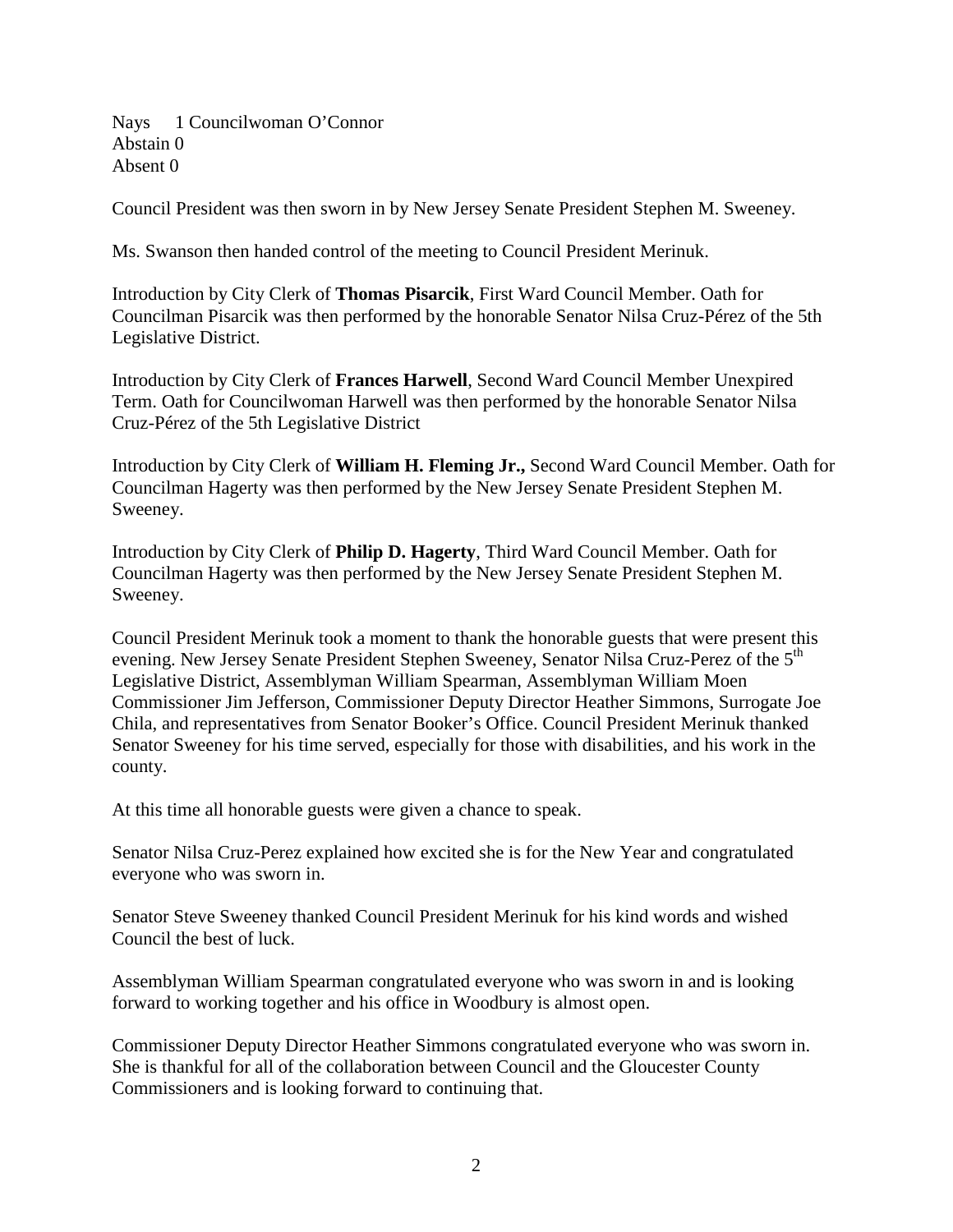Assemblyman William Moen wished everyone a happy new year and congratulated Council President Merinuk. Assemblyman Moen shared a story and picture when he was a Police Cadet in Woodbury 15 years ago when Council President Merinuk was Police Chief.

Commissioner Jim Jefferson congratulated everyone who was sworn in and is excited to continue work in Woodbury.

Surrogate Joe Chila congratulated everyone who was sworn in.

At this time each Councilmember was given a chance to speak.

Councilman Pisarcik explained how excited he is about this opportunity and to represent his community.

Councilman Fleming thanked all of the employees and dignitaries for their heard work. The past few years have been tough and he is hopeful that 2022 will be a great year moving forward. Councilman Fleming welcomed Councilman Pisarcik and Councilwoman Harwell to Council and thanked Mayor Sickel.

Councilwoman Harwell thanked all of the dignitaries, residents, her church family, friends and organizations, Mayor Sickel and then rest of Council. She is looking forward to 2022.

Councilman Hagerty thanked everyone on Council and the dignitaries. He is looking forward to this year and trying to make the job fun and get hard work done. Councilman Hagerty announced that Charlie Brown's restaurant is coming back.

Council President Merinuk wants Mayor and Council to know that they are all elected officials and are accountable to our residents and to be transparent. He wants to talk to all councilmembers by next meeting to go over committees, so it can be put in place next meeting. Moving forward we need to make sure we are being as transparent as could be, like work sessions as Mayor Sickle was asking. Council President Merinuk explained that there could possibly be a work session in February where department heads would do a presentation on goals and budgets for the year to Mayor and Council. He explained that Mr. Hunter has brought up the Council meetings being streamed, and that we are looking to getting the meetings streamed and will work with Mr. Sossamon to see if that is possible. Council President Merinuk wants Council to understand that everyone is individuals and not a puppet. Council is a diverse group with great people and will do their best to get things out as early as possible to review and to be the voice to the constituents.

Senator Booker submitted a video to be played during the meeting. Due to technical difficulties the video couldn't be played. Mackenzie Belling of Senator Booker's Office thanked Council and wished everyone a happy new year.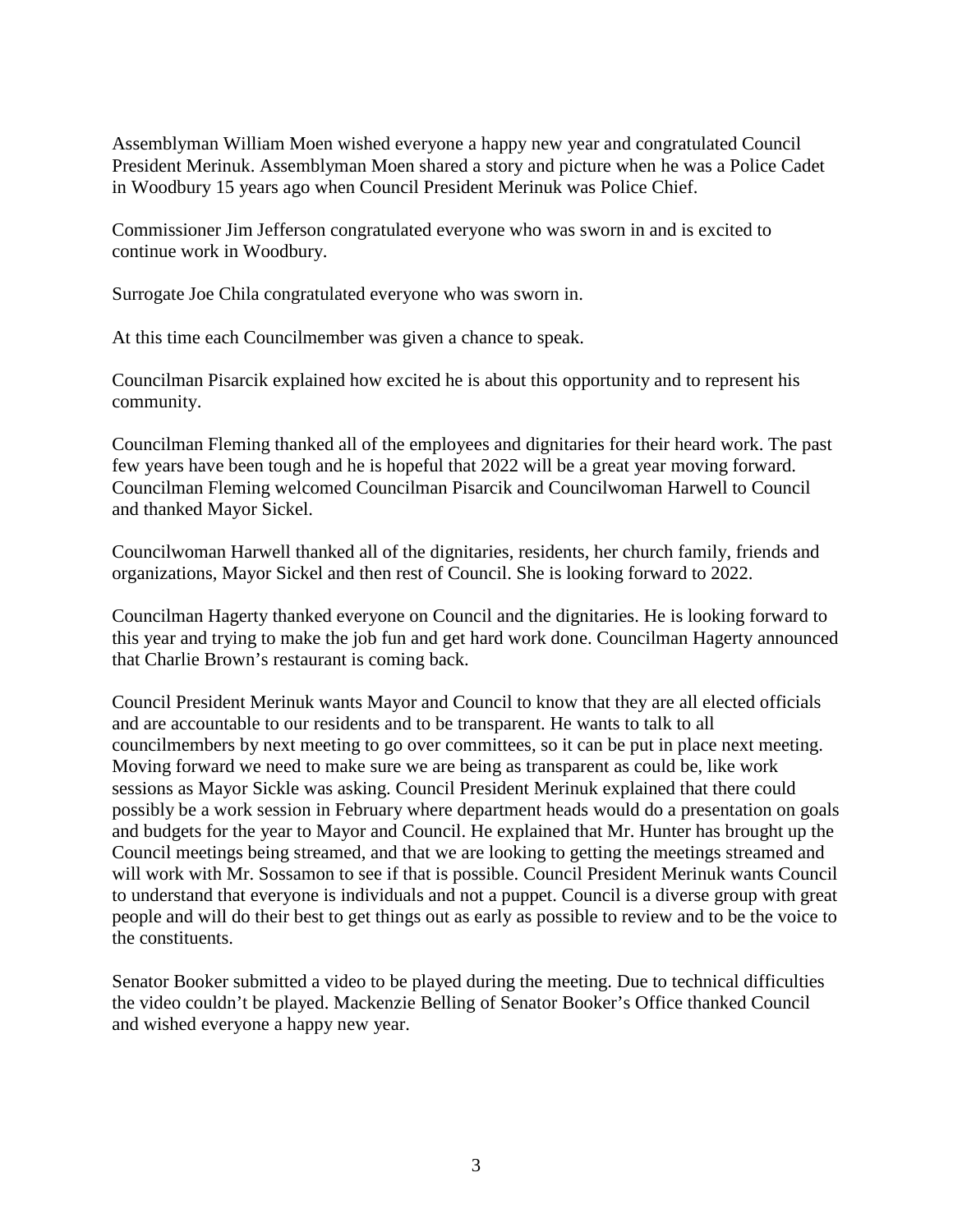Councilwoman O'Connor thanked the dignitaries and everyone on Council. She will make sure accountability happens as old things are destroyed and new ones are out in place. She hopes everyone is open to being an example moving forward

Councilwoman Miller thanked the dignitaries and welcomed everyone back on Council. Welcome back council. She welcomed Councilman Pisarcik and said that Council is always learning. She thanked Council for all of the time that they put in.

## **RESOLUTIONS**

Council President Merinuk announced that Resolutions 22-01 through 22-45 would be done as part of a consent agenda.

#### **Consent Agenda RESOLUTIONS**

(If there are no objections, Resolutions No. 22-01 through Resolutions No. 22-45 and motion to pay listed vouchers will be offered as a consent agenda for Council's consideration.)

**RESOLUTION NO. 22-01** RESOLUTION OF THE CITY COUNCIL OF THE CITY OF WOODBURY RATIFYING AND CONFIRMING MOTION FIXING TIME OF THE ANNUAL MEETING OF THE MAYOR AND CITY COUNCIL FOR THE YEAR 2022

**RESOLUTION NO. 22-02** RESOLUTION OF THE CITY COUNCIL OF THE CITY OF WOODBURY TO PROVIDE RULES AND REGULATIONS FOR PUBLIC PARTICIPATION AT CITY COUNCIL MEETINGS

**RESOLUTION NO. 22-03** RESOLUTION OF THE CITY COUNCIL OF THE CITY OF WOODBURY DESIGNATING A PRESIDENT "PRO TEMPORE" OF THE CITY COUNCIL WITH FULL AUTHORITY TO ACT IN ALL MATTERS AS THE PRESIDENT DURING THE COUNCIL PRESIDENT'S PERIODS OF ABSENCE {Councilman Phil Hagerty}

**RESOLUTION NO. 22-04** RESOLUTION OF THE CITY COUNCIL OF THE CITY OF WOODBURY ESTABLISHING THE SCHEDULE OF REGULAR MEETINGS OF CITY COUNCIL FOR THE LEGISLATIVE YEAR 2022

**RESOLUTION NO. 22-05** RESOLUTION OF THE CITY COUNCIL OF THE CITY OF WOODBURY FIXING THE SUM TO BE CHARGED FOR NOTICE OF PUBLIC MEETINGS

**RESOLUTION NO. 22-06** RESOLUTION OF THE CITY COUNCIL OF THE CITY OF WOODBURY DESIGNATING THE SOUTH JERSEY TIMES AND THE COURIER POST AS THE OFFICIAL NEWSPAPERS FOR NOTICES OF PUBLIC MEETINGS

**RESOLUTION NO. 22-07** RESOLUTION OF THE CITY COUNCIL OF THE CITY OF WOODBURY ADOPTING A TEMPORARY BUDGET FOR THE YEAR 2022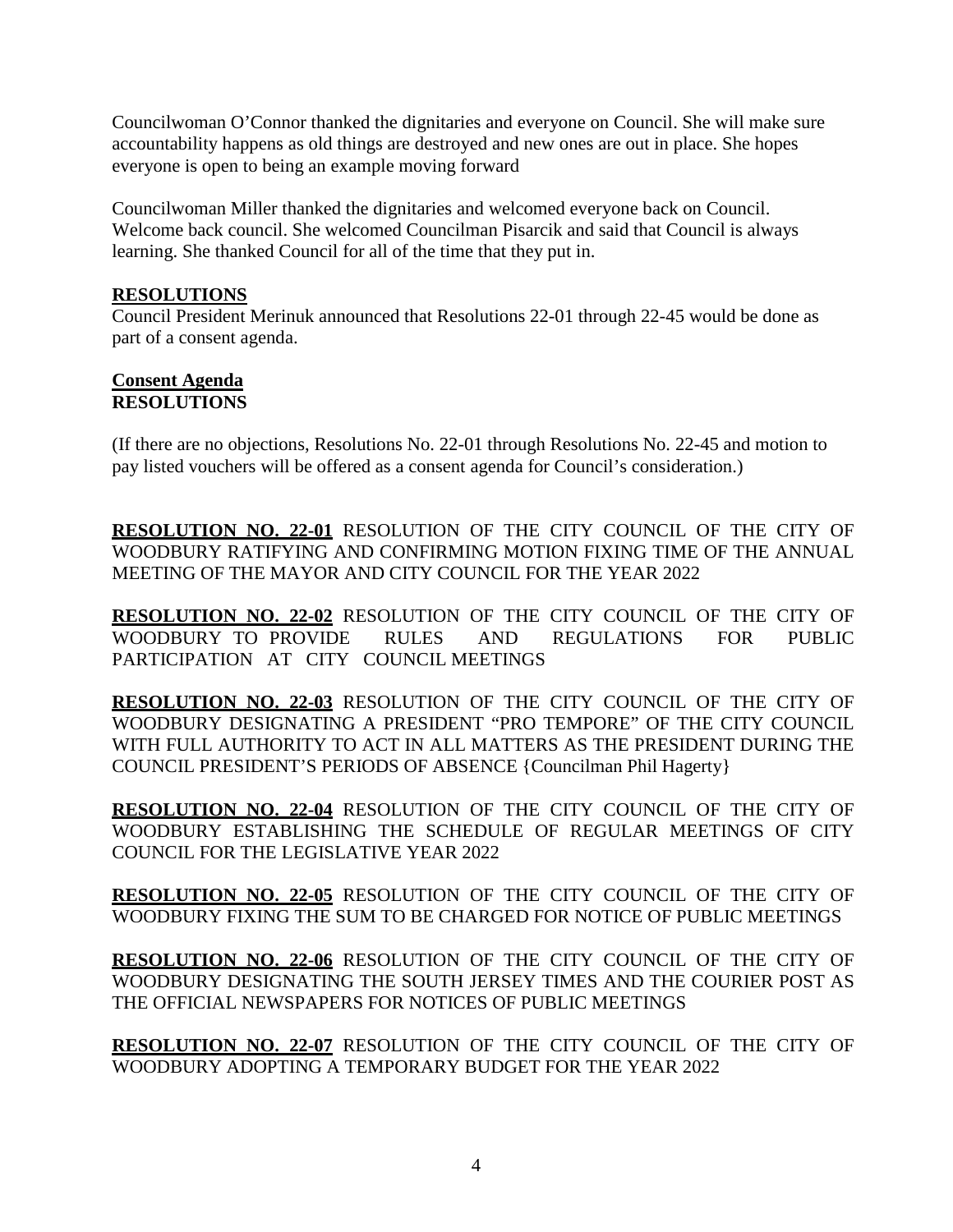**RESOLUTION NO. 22-08** RESOLUTION OF THE CITY COUNCIL OF THE CITY OF WOODBURY DESIGNATING DEPOSITORIES FOR FUNDS {Ocean First Bank and the New Jersey Cash Management Fund}

**RESOLUTION NO. 22-09** RESOLUTION OF THE CITY COUNCIL OF THE CITY OF WOODBURY APPOINTING TAX SEARCH OFFICER {Theresa Mulvenna}

**RESOLUTION NO. 22-10** RESOLUTION OF THE CITY COUNCIL OF THE CITY OF WOODBURY APPOINTING GRANT COORDINATOR AND GRANT TREASURER {Robert Law}

**RESOLUTION NO. 22-11** RESOLUTION OF CITY COUNCIL OF THE CITY OF WOODBURY APPOINTING SIGNATORIES FOR BANKING INSTITUTIONS {Robert Law, Peg Sickel, Theresa Mulvenna}

**RESOLUTION NO. 22-12** RESOLUTION OF THE CITY COUNCIL OF THE CITY OF WOODBURY APPOINTING HOUSING INSPECTORS {Clifton Miller and John Leech}

**RESOLUTION NO. 22-13** RESOLUTION OF THE CITY COUNCIL OF THE CITY OF WOODBURY APPOINTING A BUILDING INSPECTOR {John Leech}

**RESOLUTION NO. 22-14** RESOLUTION OF THE CITY COUNCIL OF THE CITY OF WOODBURY APPOINTING PLANNING/ZONING BOARD ADMINISTRATOR {John Leech}

**RESOLUTION NO. 22-15** RESOLUTION OF THE CITY COUNCIL OF THE CITY OF WOODBURY APPOINTING A ZONING OFFICER {John Leech}

**RESOLUTION NO. 22-16** RESOLUTION OF THE CITY COUNCIL OF THE CITY OF WOODBURY FIXING INTEREST RATE FOR DELINQUENCY IN PAYMENT OF TAXES AND/OR WATER AND SEWER BILLINGS AND FIXING THE RATE OF INTEREST TO BE CHARGED ON ASSESSMENT INSTALLMENTS

**RESOLUTION NO. 22-17** RESOLUTION OF THE CITY COUNCIL OF THE CITY OF WOODBURY APPOINTING FUND COMMISSIONER FOR THE MUNICIPAL JOINT INSURANCE FUND {Robert Law}

**RESOLUTION NO. 22-18** RESOLUTION OF THE CITY COUNCIL OF THE CITY OF WOODBURY APPOINTING A 9-1-1 COORDINATOR {Joseph Buono}

**RESOLUTION NO. 22-19** RESOLUTION OF THE CITY COUNCIL OF THE CITY OF WOODBURY APPOINTING A SAFETY COORDINATOR FOR THE MUNICIPAL JOINT INSURANCE FUND {Kelli Marro}

**RESOLUTION NO. 22-20** RESOLUTION OF THE CITY COUNCIL OF THE CITY OF WOODBURY APPOINTING A CERTIFIED PESTICIDE APPLICATOR {Richard Leidy}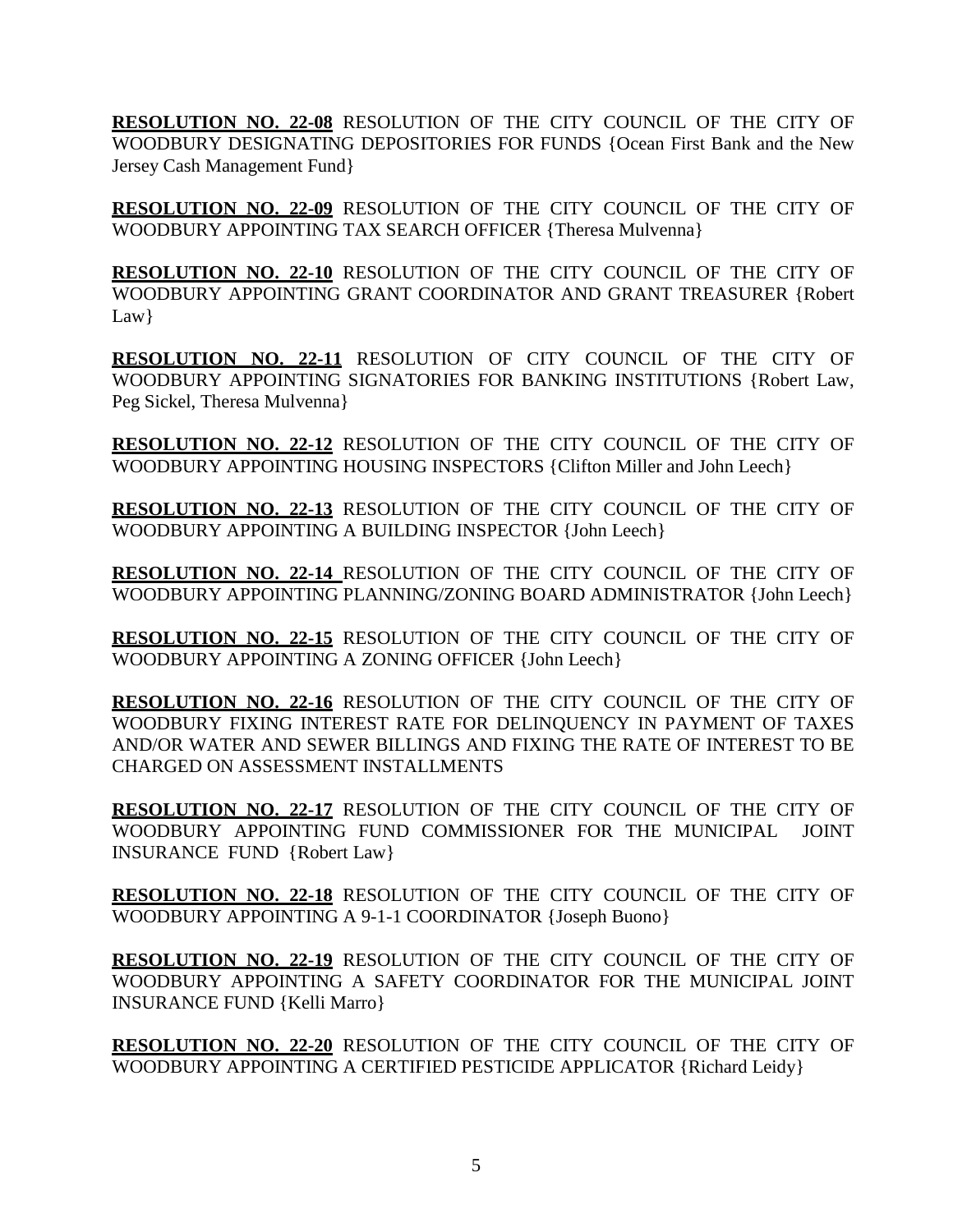**RESOLUTION NO. 22-21** RESOLUTION OF THE CITY COUNCIL OF THE CITY OF WOODBURY APPOINTING A PUBLIC AGENCY COMPLIANCE OFFICER {Robert Law}

**RESOLUTION NO. 22-22** RESOLUTION OF THE CITY COUNCIL OF THE CITY OF WOODBURY APPOINTING AN ALTERNATE FUND COMMISSIONER FOR THE MUNICIPAL JOINT INSURANCE FUND {Len Sossamon}

**RESOLUTION NO. 22-23** RESOLUTION OF THE CITY COUNCIL OF THE CITY OF WOODBURY APPOINTING JOHN LEECH AS EMERGENCY MANAGEMENT COORDINATOR, AND JOSEPH BUONO AND BRIAN BOUCHER AS DEPUTY EMERGENCY MANAGEMENT COORDINATORS FOR THE CITY OF WOODBURY {John Leech, Joseph Buono, Brian Boucher}

**RESOLUTION NO. 22-24** RESOLUTION OF THE CITY COUNCIL OF THE CITY OF WOODBURY TO APPOINT TAX AND UTILITY COLLECTOR FOR THE CITY OF WOODBURY {Theresa Mulvenna}

**RESOLUTION NO. 22-25** RESOLUTION OF THE CITY COUNCIL OF THE CITY OF WOODBURY ADOPTING A CASH MANAGEMENT PLAN AND INTERNAL CONTROL PROCEDURES

**RESOLUTION NO. 22-26** RESOLUTION OF THE CITY COUNCIL OF THE CITY OF WOODBURY APPOINTING A SOLICITOR {Timothy Scaffidi, Esq}

**RESOLUTION NO. 22-27** RESOLUTION OF THE CITY COUNCIL OF THE CITY OF WOODBURY APPOINTING AN AUDITOR {Mike Cesaro - Bowman & Company}

**RESOLUTION NO. 22-28** RESOLUTION OF THE CITY COUNCIL OF THE CITY OF WOODBURY APPOINTING AN ENGINEER {Bryson & Yates}

**RESOLUTION NO. 22-29** RESOLUTION OF THE CITY COUNCIL OF THE CITY OF WOODBURY APPOINTING A BOND COUNSEL {Jeffrey Winitsky, ESQ – Parker McCay}

**RESOLUTION NO. 22-30** RESOLUTION OF THE CITY COUNCIL OF THE CITY OF WOODBURY APPOINTING COMPUTER CONSULTING SERVICES FOR THE WOODBURY POLICE DEPARTMENT {Premier Technology Solutions}

**RESOLUTION NO. 22-31** RESOLUTION OF THE CITY COUNCIL OF THE CITY OF WOODBURY APPOINTING A COMPUTER CONSULTANT FOR VARIOUS MUNICIPAL DEPARTMENTS {Woodbury Public School District}

**RESOLUTION NO. 22-32** RESOLUTION OF THE CITY COUNCIL OF THE CITY OF WOODBURY APPOINTING A LABOR COUNSEL {Brown & Connery}

**RESOLUTION NO. 22-33** RESOLUTION OF THE CITY COUNCIL OF THE CITY OF WOODBURY APPOINTING INSURANCE AGENT FOR THE CITY OF WOODBURY AND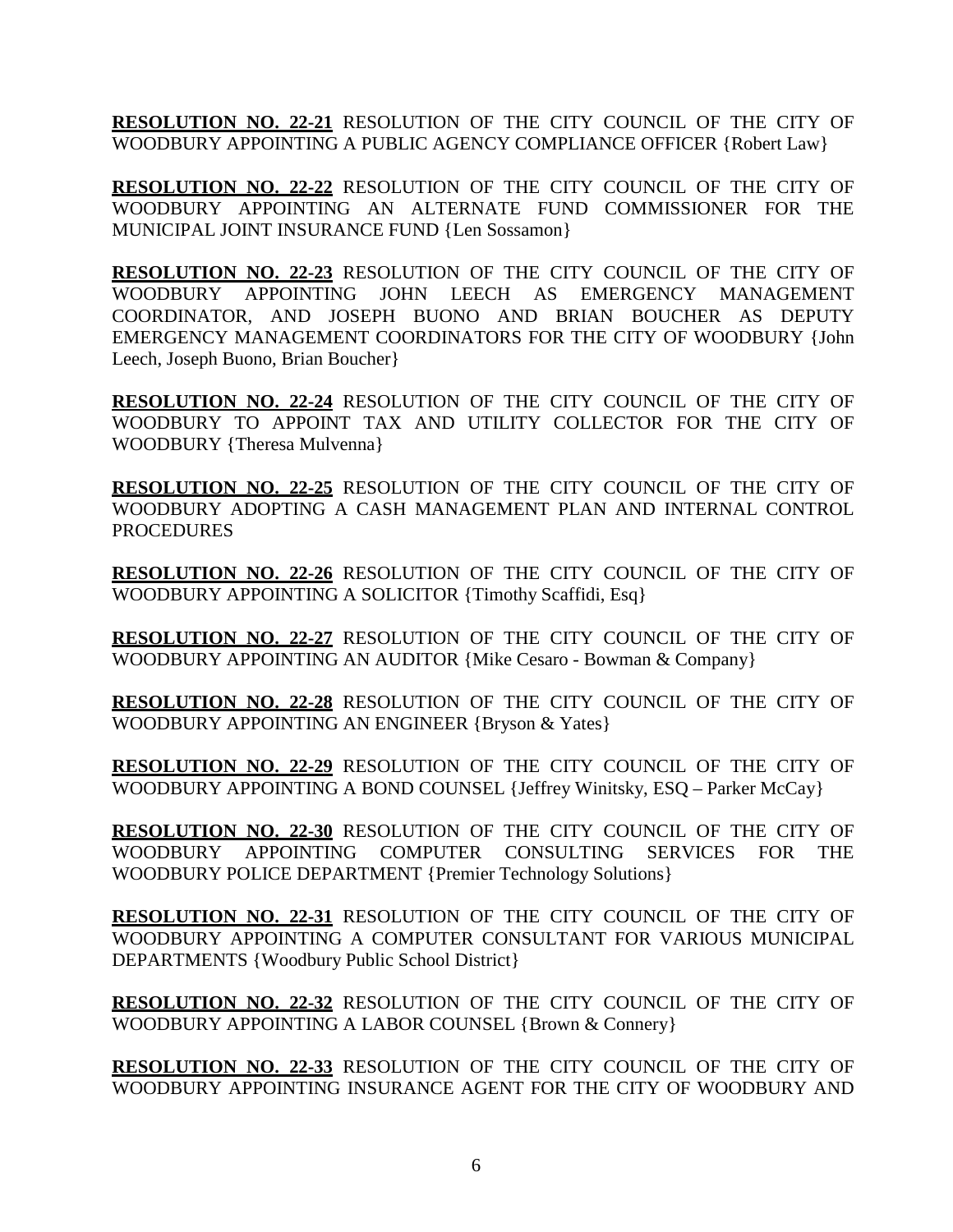RISK MANAGEMENT CONSULTANT FOR THE GLOUCESTER, SALEM AND CUMBERLAND COUNTY MUNICIPAL JOINT INSURANCE FUND {Chris Powell - Hardenbergh Insurance}

**RESOLUTION NO. 22-34** RESOLUTION OF THE CITY COUNCIL OF THE CITY OF WOODBURY APPOINTING A REDEVELOPMENT PLANNER {Bob Melvin – Pennoni}

**RESOLUTION NO. 22-35** RESOLUTION OF THE CITY COUNCIL OF THE CITY OF WOODBURY DESIGNATING A SPECIAL REDEVELOPMENT COUNSEL {Parker McCay}

**RESOLUTION NO. 22-36** RESOLUTION OF THE CITY COUNCIL OF THE CITY OF WOODBURY APPOINTING A FINANCIAL ADVISOR {Acacia}

**RESOLUTION NO. 22-37** RESOLUTION OF THE CITY COUNCIL OF THE CITY OF WOODBURY APPOINTING A GRANT CONSULTANT {Triad Associates}

**RESOLUTION NO. 22-38** RESOLUTION OF THE CITY COUNCIL OF THE CITY OF WOODBURY APPOINTING AN ECONOMIC DEVELOPMENT CONSULTANT {Triad Associates}

**RESOLUTION NO. 22-39** RESOLUTION OF THE CITY COUNCIL OF THE CITY OF WOODBURY APPOINTING A WATER CONTROL SPECIALIST {Complete Control Services}

**RESOLUTION NO. 22-40** RESOLUTION OF THE CITY COUNCIL OF THE CITY OF WOODBURY DESIGNATING AN EMPLOYEE ASSISTANCE PROGRAM {Cooper Health}

**RESOLUTION NO. 22-41** RESOLUTION OF THE CITY COUNCIL OF THE CITY OF WOODBURY DESIGNATING AN ACTUARIAL CONSULTANT {Athena Actuarial Consulting}

**RESOLUTION NO. 22-42** RESOLUTION OF THE CITY COUNCIL OF THE CITY OF WOODBURY ADOPTING THE MITIGATION PLAN FOR FOUR NEW JERSEY COUNTIES

**RESOLUTION NO. 22-43** RESOLUTION OF CITY COUNCIL OF THE CITY OF WOODBURY AUTHORIZING A \$25.00 CHARGE FOR TAX SALE MAILINGS IN LIEU OF ADVERTISING

**RESOLUTION NO. 22-44** RESOLUTION OF THE CITY COUNCIL OF THE CITY OF WOODBURY APPOINTING CASSIDY SWANSON AS THE CLEAN COMMUNITIES COORDINATOR

**RESOLUTION NO. 22-45** RESOLUTION OF THE CITY COUNCIL OF THE CITY OF WOODBURY TO CONDUCT ELECTRONIC TAX SALE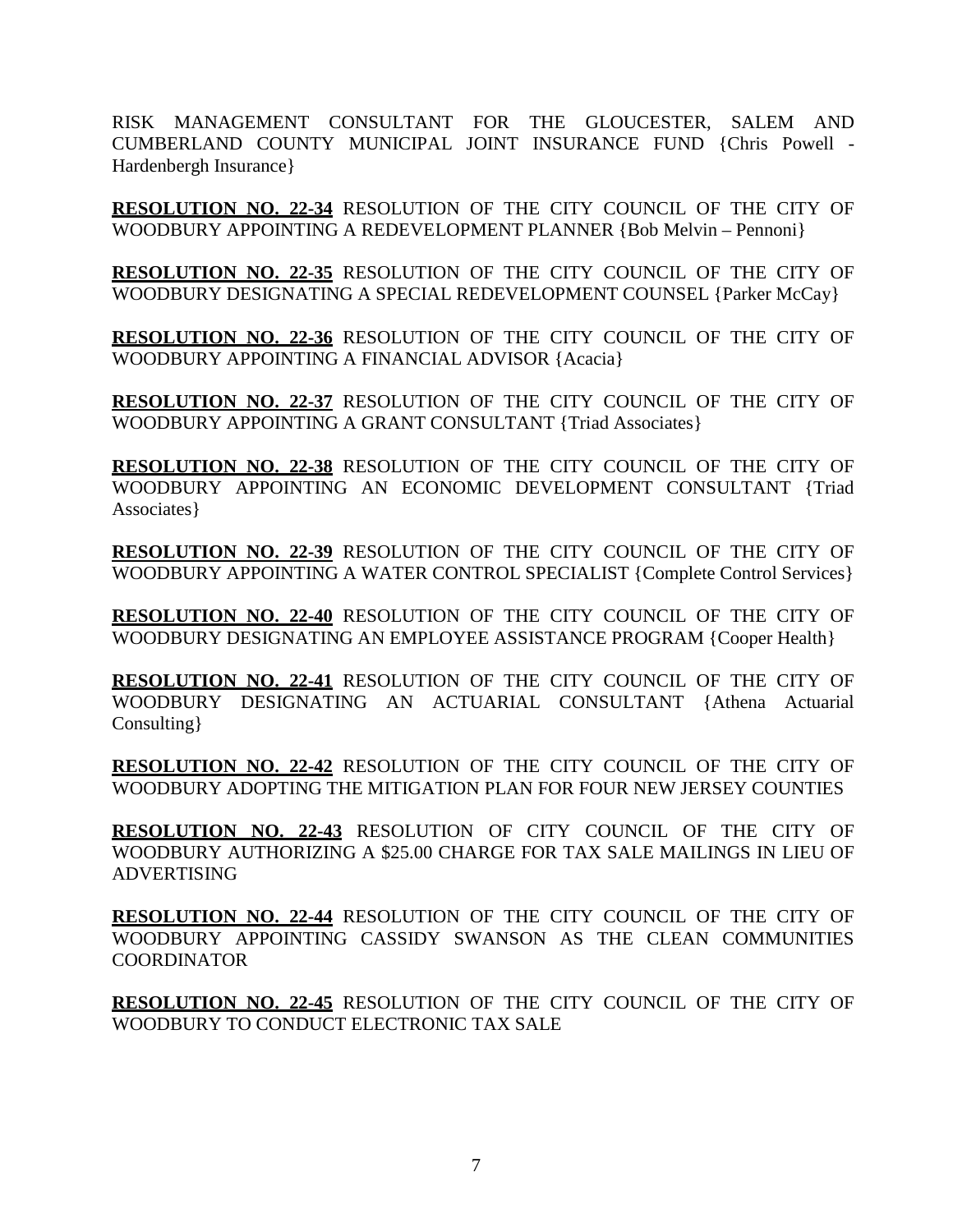Councilman Fleming presented all resolution numbers 22-01 through 22-45 as a consent agenda. Councilman Fleming made a motion to adopt all resolutions within the consent agenda as well seconded by Councilwoman Motion approved via roll call vote resulting in the following;

Ayes 8 Councilwoman Carter, Councilman Fleming, Councilman Hagerty, Councilwoman Harwell, Councilwoman Miller, Councilman Miller, Councilman Pisarcik, Councilman Merinuk

Nays 1 Councilwoman O'Connor Abstain 0 Absent 0

May Sickel thanked Councilman Hagerty for all his work as last year's Council President and is excited to get with Council President Merinuk and move forward with this year.

Mayor Sickel presented her appointments to the various Boards and Commissions within the city:

Planning and Zoning

- Sam Ferraino  $-4$  years
- Mark Seigel  $-4$  years
- Ryan Lange  $-4$  years
- Brian Bosworth  $-2$  years
- Ken McIlvaine  $-3$  years
- Matt Saldano 1 year
- Charles Thomas  $-3$  years
- Justin Geist 1 year
- Michael Devlin  $-3$  years
- Clifton Miller 1 year
- Nicole Nocito
- Octavia Greer
- Danielle Duverney

# Historic Preservation

- Wanda McIlvaine  $-3$  years
- Janet McMasters 3 years
- Bonnie Dann 2 years
- Ken McIlvaine  $-2$  years
- Bradley Pennypacker  $-3$  years
- Kristin Poole 3 years

Human Rights Commission – 1 year terms

- Jacqueline Robinson
- Joseph Coldren

Councilman Hagerty made a motion to confirm the Mayor's appointments, seconded by, Councilman Fleming. Motion approved by unanimous voice vote.

## **Open to the Public**

Councilman made a motion to open the floor to the Public, seconded by Councilwoman. Motion unanimously approved.

Charles Hughes – 31 N. Childs St. – Mr. Hughes went through and commented on all 45 resolutions on the agenda and emailed it to Council. He asked why the agenda wasn't posted on time. He doesn't like the consent agenda and that there is only one, open to the public portion during tonight's meeting. Mr. Hughes would like the website to be updated with the resolutions,